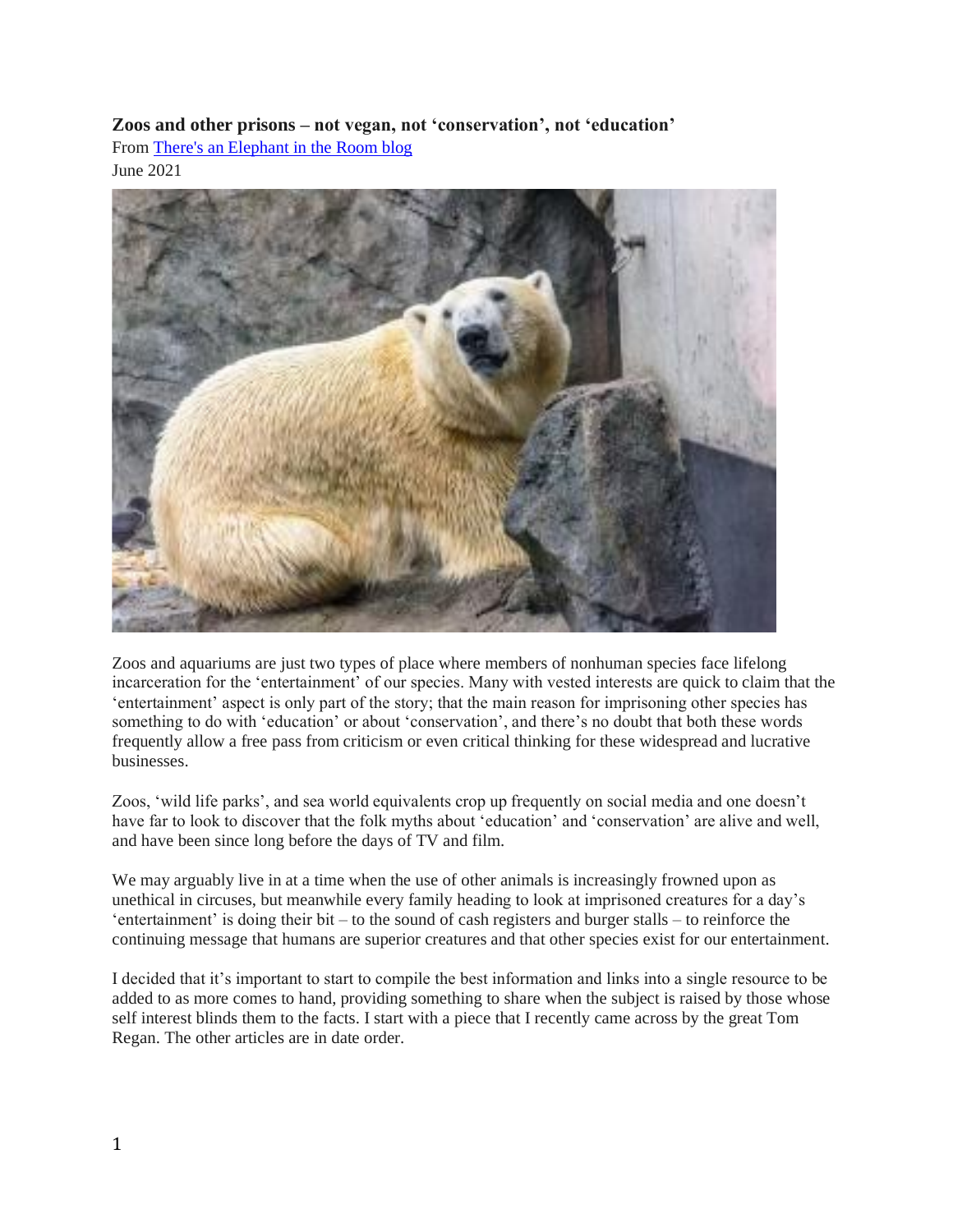# **Are Zoos Morally Defensible?**

1995. In this piece comprising a chapter of a larger work authored by others, Tom Regan (1938-2017) examines and discusses the ethics of zoos from the Animal Rights position, by providing valuable insights into how the sharply contrasting 'utilitarian' or 'holistic' stances affect the subject. He writes,

*'As will become clear as we proceed, my own moral position is not that of a neutral observer. Of the three tendencies to be considered, I favor one (what I call the "rights view") and disagree rather strongly with the other two.' [https://d.lib.ncsu.edu/collections/catalog/mc00236\\_2596514\\_20201001\\_7045#](https://d.lib.ncsu.edu/collections/catalog/mc00236_2596514_20201001_7045)*

## **The Case Against Zoos**

June 11 2021 'I find one statistic particularly telling about their priorities: A 2018 analysis of the scientific papers produced by association members between 1993 and 2013 showed that just about 7 percent of them annually were classified as being about "biodiversity conservation."

People don't go to zoos to learn about the biodiversity crisis or how they can help. They go to get out of the house, to get their children some fresh air, to see interesting animals. They go for the same reason people went to zoos in the 19th century: to be entertained.

A fine day out with the family might itself be justification enough for the existence of zoos if the zoo animals are all happy to be there. Alas, there's plenty of heartbreaking evidence that many are not.' <https://www.nytimes.com/2021/06/11/opinion/zoos-animal-cruelty.html>

# **The neural cruelty of captivity: Keeping large mammals in zoos and aquariums damages their brains**

September 24 2020 'Some people defend keeping animals in captivity, arguing that it helps conserve endangered species or offers educational benefits for visitors to zoos and aquariums. These justifications are questionable, particularly for large mammals. As my own research and work by many other scientists shows, caging large mammals and putting them on display is undeniably cruel from a neural perspective. It causes brain damage.['https://theconversation.com/the-neural-cruelty-of-captivity-keeping-large](https://theconversation.com/the-neural-cruelty-of-captivity-keeping-large-mammals-in-zoos-and-aquariums-damages-their-brains-142240)[mammals-in-zoos-and-aquariums-damages-their-brains-142240](https://theconversation.com/the-neural-cruelty-of-captivity-keeping-large-mammals-in-zoos-and-aquariums-damages-their-brains-142240)

#### **It's Time to Stop Pretending Zoos Are Good for Animals**

March 9, 2020 'We imagine the zoo as Noah's Ark, preserving the last remnants of endangered species. And yet, [83%](https://www.aza.org/zoo-and-aquarium-statistics) of species in zoos are not endangered, or even threatened. Why are these animals kept, if the zoo is all about conservation? Of the few zoo animals that are endangered, almost none of them will be released into the wild — they've been bred and raised for the entertainment of humans, and would not survive in nature. But even if zoos were successfully preparing their animals for release on a grand scale, it would be an inefficient use of resources: [Conservation in the wild is far more effective than captive](https://www.sciencedaily.com/releases/2015/06/150604203450.htm)  [breeding,](https://www.sciencedaily.com/releases/2015/06/150604203450.htm) in almost all cases.

*Going to the zoo to support conservation is like buying an extra load of groceries so you can donate \$3 to St. Jude at checkout. [https://tenderly.medium.com/its-time-to-stop-pretending-zoos-are-good-for-animals](https://tenderly.medium.com/its-time-to-stop-pretending-zoos-are-good-for-animals-ca72fd4599e5)[ca72fd4599e5](https://tenderly.medium.com/its-time-to-stop-pretending-zoos-are-good-for-animals-ca72fd4599e5)*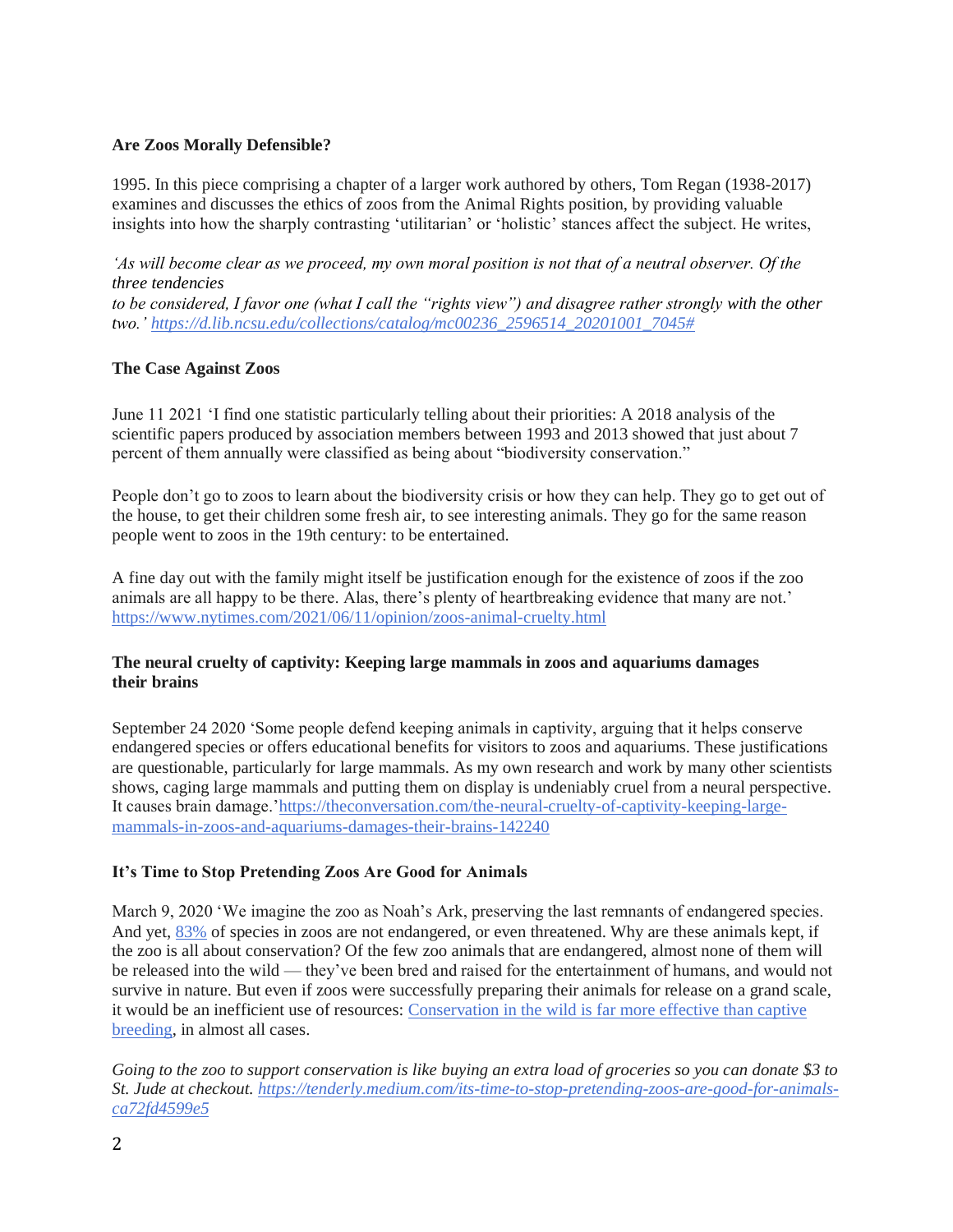#### **Zoos are outdated and cruel – it's time to make them a thing of the past**

August 14 2019 'If zoos are so abysmal, why do they still exist on such a large scale? The answer is simple. Zooreaucracies and zoorocrats have a stamp collector's mentality and an appetite and preference to please the public with iconic and non-threatened species, leading to their needless captivity and "consumption" for entertainment.

In other words, the public come first and not the animals. Is that conservation? Zoos don't want you to know these facts because it would expose the fundamental flaws in the arguments they put out for their existence, and as a consequence merely prove that they're in the conservation of business and not in the business of conservation.'

~ Damian Aspinall, Conservationist [https://www.independent.co.uk/climate-change/news/zoos-cruel](https://www.independent.co.uk/climate-change/news/zoos-cruel-wildlife-conservation-species-a9056701.html)[wildlife-conservation-species-a9056701.html](https://www.independent.co.uk/climate-change/news/zoos-cruel-wildlife-conservation-species-a9056701.html)

#### **Zooicide: Seeing Cruelty, Demanding Abolition**

November 16 2018

- o 'Zoos do not protect endangered species.
- o By making them objects of entertainment, they may serve the opposite function.
- o On average, zoos spend about 2-3 percent of their budgets on research. That's it.
- o Zoos educate nobody. The didactics at most zoos are rudimentary at best.
- o Zoos are unhappy places for animals. Like people, they want to be free and among their kind.
- o The biggest threat to animals is habitat loss. So, what do zoos do? They sell McDonald's hamburgers, KFC, and every other kind of fast food grown on lands that could have been used to sustain wild populations of animals.' [https://www.psychologytoday.com/gb/blog/animal-emotions/201811/zooicide](https://www.psychologytoday.com/gb/blog/animal-emotions/201811/zooicide-seeing-cruelty-demanding-abolition)[seeing-cruelty-demanding-abolition](https://www.psychologytoday.com/gb/blog/animal-emotions/201811/zooicide-seeing-cruelty-demanding-abolition)